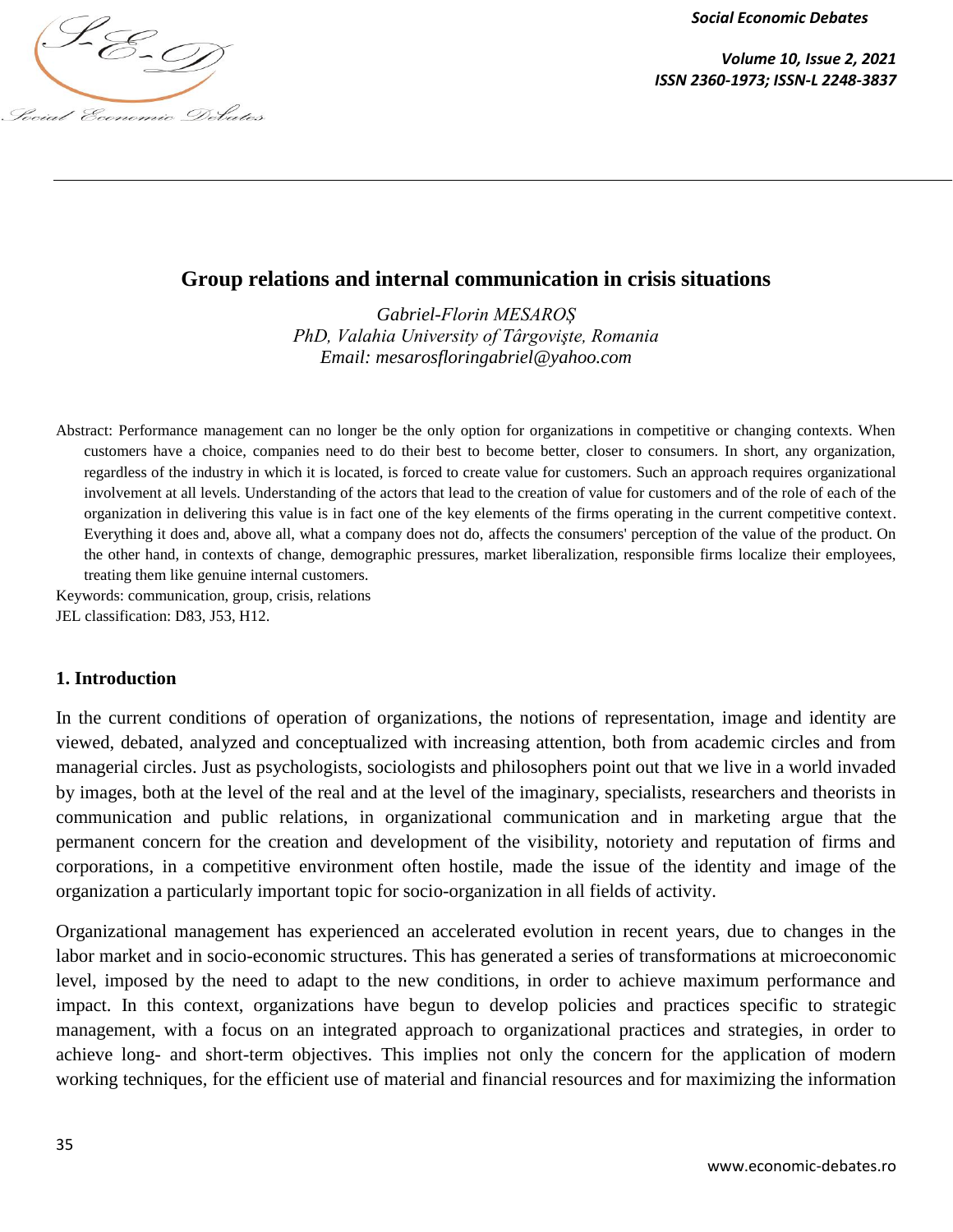

flow, but also for the strategic approach of human resources – the most important capital of an organization that wants to remain competitive.

Human resource management strategies play a crucial role in the success of organizations, through the concrete benefits they bring to them, knowing that people and the way of organization, first of all, are the ones that create value (Novac, 2007). The link between the human resource, management and the organization is communication, the indispensable element for the optimal functioning of any organization, regardless of its nature and size. The continuous exchange of messages generates the unity of vision and, implicitly, of action, by harmonizing the knowledge regarding the goals, ways and means to achieve them, by promoting the necessary skills, by the relative homogenization of the groups from an affective, emotional and motivational point of view (opinions, interests, beliefs, attitudes).

Communication is an essential act, a fundamental fact regarding the direct interaction between two individuals, which is essential and main for both the personal and social life of the individual, since "there is no true internal communication without a minimum of collective construction of defining the problem and solving it." (Radu, 2007). The way of communication within the work team determines the feeling of belonging to the group. There is also an association between personal interests and the employee's belonging to the work group. Good communication between the members of the working group leads to the elimination of the phenomenon of marginalization and ignorance, thus increasing the possibility of achieving common objectives.

# **2. Interpersonal relationships and group communication**

In a broad sense, interpersonal relationships are any connection between individuals in the form of the perception, understanding, evaluation and preference or rejection of one person by another. Interpersonal relationships are characterized by reciprocity and consciousness of the relationship. In an interpersonal relationship, each participant incorporates into the field of his consciousness both himself and his partner, as well as the elements of the common environment. The behavior of each participant becomes the stimulus for the behavior of the other.

Researchers in the sociology of organizations have defined communication as an extremely important form of manifestation of interactions between the organization and the environment. From the point of view of psychosociologists, the interpersonal relationship existing between two or more people can be identified with interpersonal communication (Rus, 2007).

The willingness to interact can also be viewed from the perspective of our needs, so we recall that according to Abraham Maslow (1954) people always have fundamental needs that are ranked according to their importance. Only when those on the first level are satisfied are individuals willing to allocate energy to satisfy those at the next level. On the other hand, only unmet needs can motivate behavior. Another researcher, William Schutz (Schutz, 2009) identified three fundamental interpersonal needs: inclusion, control, affection (Table 1.).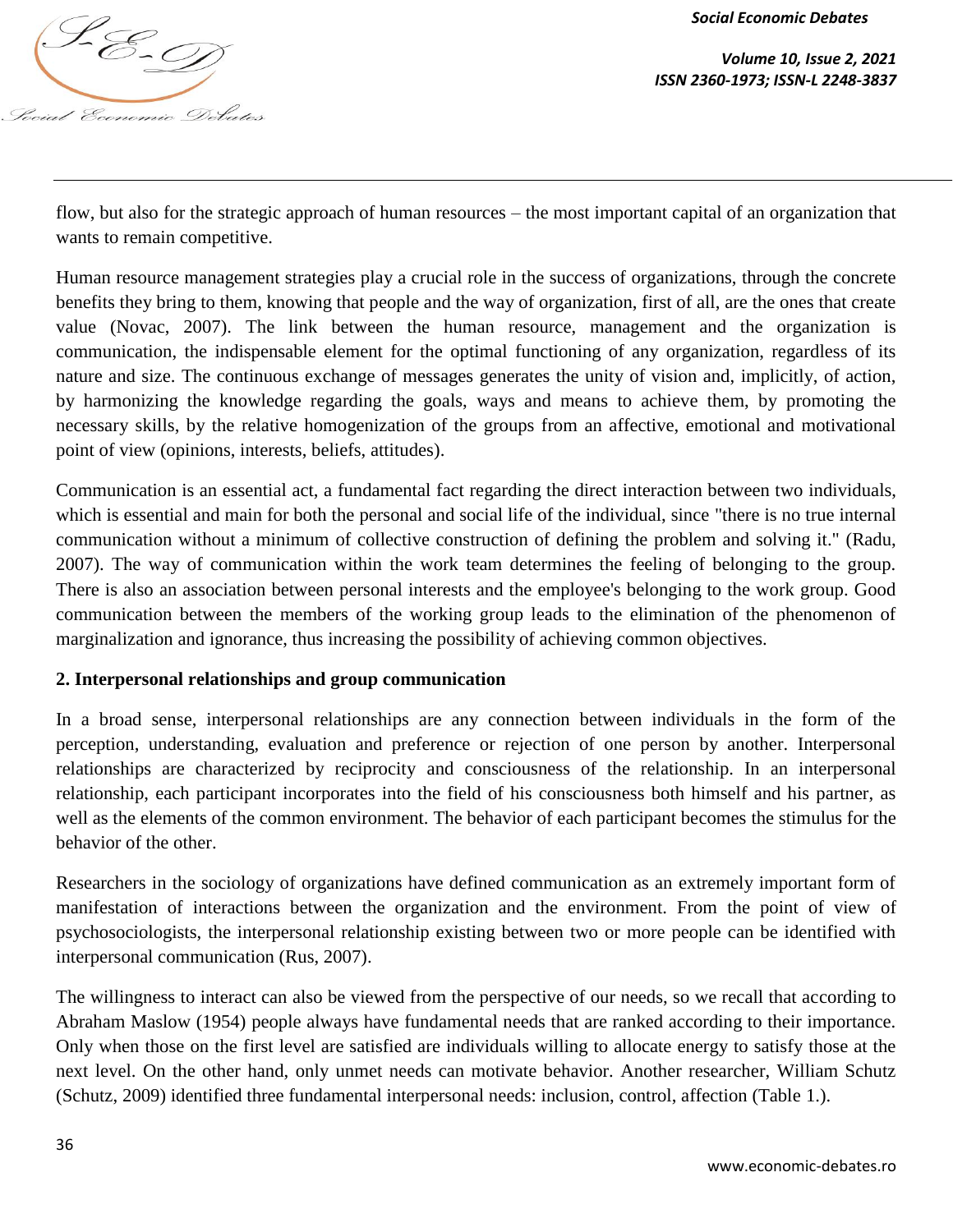

| Need                     | Inclusion  | Control     | Affection                |
|--------------------------|------------|-------------|--------------------------|
| What we want from others | Acceptance | Orientation | Vicinity                 |
| What we express          | Interest   | Leadership  | The pleasure of relating |

## Table 1. Fundamental interpersonal needs

Whenever we interact with others, we try: to convince, to explain, to justify ourselves, to educate ourselves, etc., in the hope that we will be received, understood, that we will provoke a positive emotional reaction, that we will be accepted and that we will be able to control or avoid being under the control of others, depending on the needs of that moment. We cannot act socially by disregarding the need to be accepted as we are, to control the situation in such a way that we achieve a gain for ourselves. Even when we decide to communicate "detachedly", we only encode personal motivation into a verbal communication that uses words without reference to our interpersonal needs. All the while, however, a serious problem arises, that of controlling our nonverbal communication as well - the emotions, the movements of the face and body, the tonality of the voice and the gaze. Effective communication takes place when the above four functions are used in order to achieve the maximum possible of the individual purposes in harmonious coexistence with those of the interlocutor, regardless of the relationship of contradiction or complementarity between them. Not all of us manage to achieve our goals and, above all, we do not all manage to make those around us happy even when they have to give up part of their own goal, in order to make room for the realization of our interests. Those who succeed are considered effective communicators, regardless of their job. Although there are exceptions, most of them are a combination of native talent and an amount of knowledge in the field.

In the general sense, communication is a way of manifesting thoughts and feelings with the help of speech, writing, gestures and mimicry, in order to make yourself understood. By definition, interpersonal communication (Marinescu, 2003) is: "a fundamental way of psycho-social interaction of people, achieved through symbols and social meanings, in order to achieve stability or to achieve changes in individual or group behavior." Organizational relationships support interpersonal communication. Being a complex process, however, communication entails, beyond the structural side, other aspects of the organization's existence: technical, educational, psychological, cultural, economic, legal, etc.

Interpersonal communication always takes place in a particular context of communication. We identify in this regard (Coman, 2008): The physical context that refers to the design of the space in which the communication takes place, the microclimate elements, the sound background, the chromatic, the brightness, the closed or open character of the location; The temporal context refers to the placement of the message in the chronology of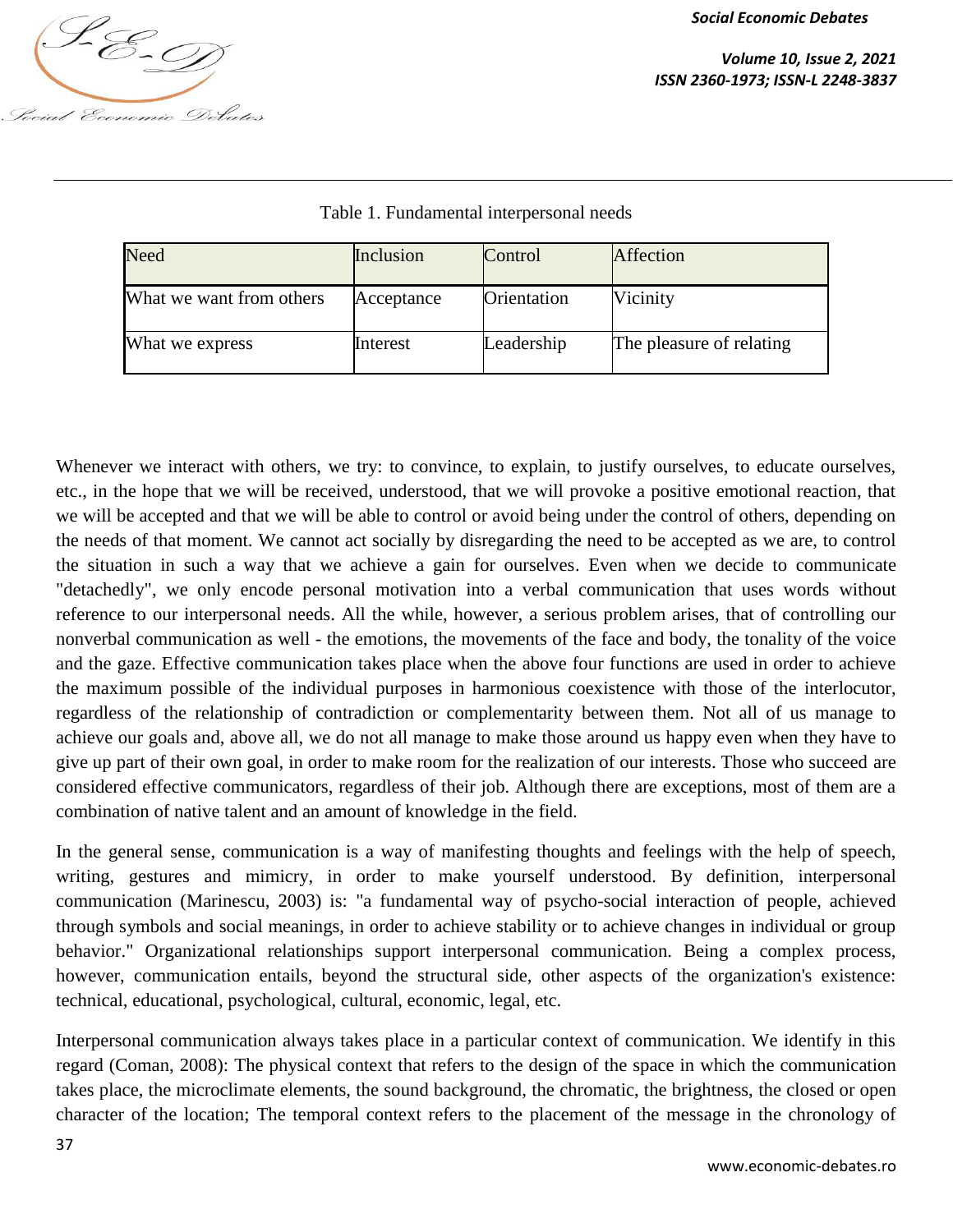

other events related to the parameters of the communication. The manner in which we get involved in communication is strongly determined also by the affective dispositions we have, by the psych nervous resources we have at a given time; The social and psychological context controls the preferential relation to the social status of the participants in the discussion as well as the formal or informal manner of communication. Often in this process we transfer explicit but also implicit content. This declared or hidden power traffic proposes a spectacular dynamic at the level of the psycho-social context of communication (the negotiation situations are very expressive in terms of these aspects). We ultimately use a set of norms, values, mentalities when we engage in interpersonal relationships; The cultural context proposes a careful approach to the lifestyles of those involved in communication. If there are marked differences between the cultural models of the two, communication can get stuck.

Miriam Costea and Dan Stănescu (Costea and Stănescu, 2006) argue that: "one of the reasons why we communicate is because we want to accumulate additional information about the interlocutor and about a situation, in order to be able to interact better and ensure our own success, in accordance with our own interests, values, opinions and expectations." Most of the time, we try to anticipate how our dialogue partners will react, looking for information about their experience and personality, how they think and how they behave. Although the communication process does not physically hurt the interlocutor, it can produce successes and damages the same or even stronger than those of a direct physical intervention. Through communication, people can be humiliated and made to lose self-respect, which in some cases makes it impossible to continue life. The communication process does not eliminate conflicts between people, nor does the problems of survival with other people with different goals, values and expectations. However, it gives us a chance to reach cooperation or, at least, to manage through communication the development and finality of conflicts (Abric, 2003).

Interpersonal communication is influenced by a number of factors, namely: the degree of closeness or spatial proximity, the limits and extent of physical contacts in these relationships, the warm or authoritative style in communication, the exchange of glances as a form of communication, the volume and rhythm of interactions, the dynamics of mutual self-revelations, etc.

Group communication takes place in small human communities and allows exchanges of ideas and emotions, provides conditions for sharing experiences, discussions in order to settle conflicts or identify solutions to solve problems. Philippe Cabin states: "Nowadays, communication within an organization is a less structured field of research, divided into very different approaches: interpersonal communication, group dynamics, sociology of organizations, management, semiotics, sociolinguistics." (Cabin and Dortier, 2012) Research on employees' work in the organization shows that they spend most of their time communicating.

In an organization, one or more work groups can be set up, which coexist and manifest themselves in different fields of activity and at different hierarchical levels. Communication within the group can be considered the most important social competence, with implications for the manifestation and development of other skills. The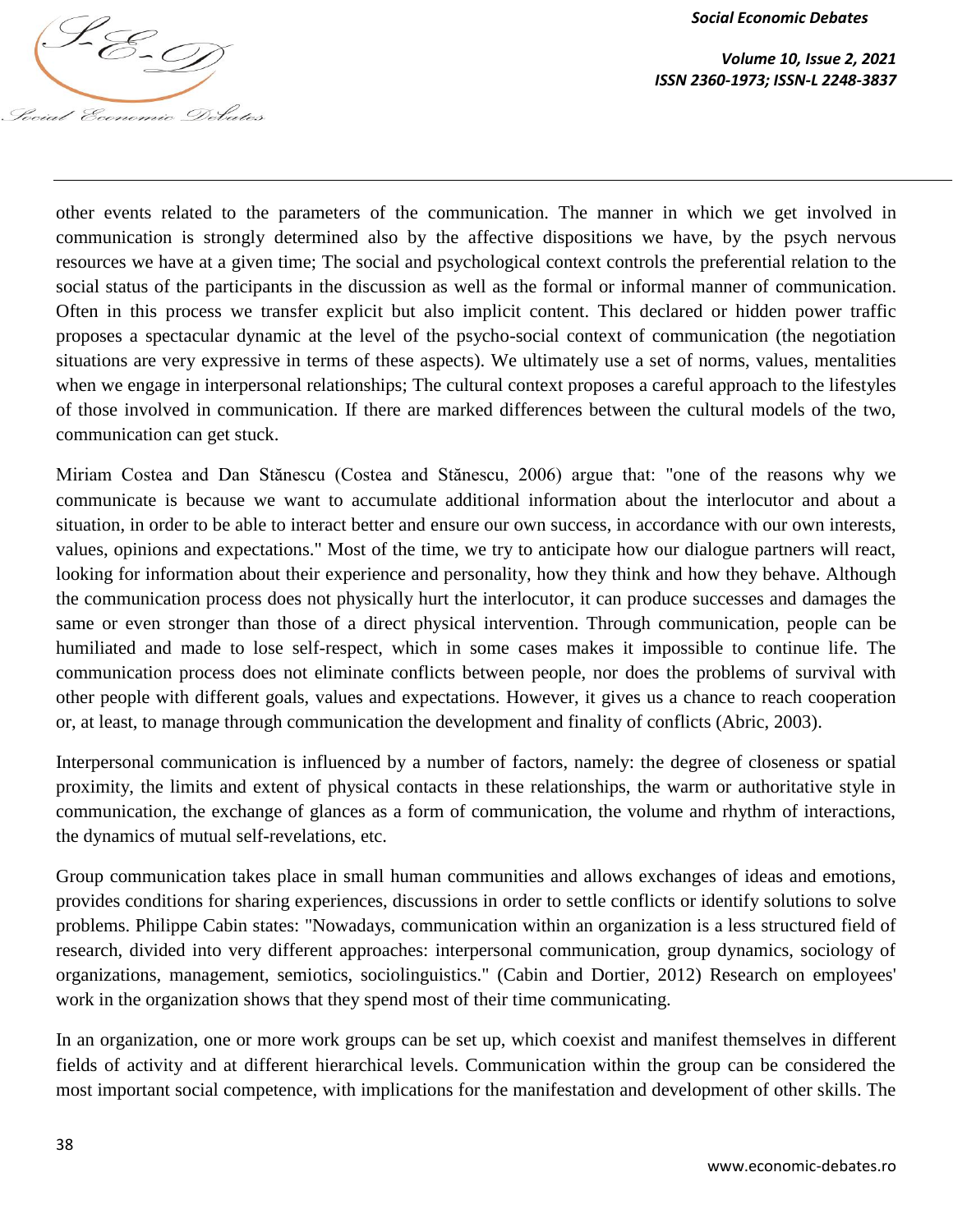

*Volume 10, Issue 2, 2021 ISSN 2360-1973; ISSN-L 2248-3837*

great diversity of forms of communication carried out within organizations requires them to be classified in certain classifications, using several criteria.

# **3. The typology of group communication**

The great diversity of forms of communication carried out within organizations requires their classification in certain classifications, using several criteria: depending on the direction (vertical downward, vertical ascending, horizontal and oblique), by the mode of transmission (written, verbal, nonverbal), by the way of unfolding (reciprocally direct, reciprocal indirect, unilateral direct and indirect) and by the degree of formalization (formal and informal communication).

Depending on the direction, vertical down-down, vertical, upward, horizontal and oblique communications take place within the working group, as shown in Table 2.

Table 2. Types and characteristics of vertical, horizontal and oblique communication within the workgroup

| Vertical descending:                                                                                         |
|--------------------------------------------------------------------------------------------------------------|
| transmit decisions, guidelines, instructions, etc. in verbal or written form;                                |
| are the most widespread;                                                                                     |
| they take place continuously;                                                                                |
| some communications are made directly to the manager-subordinate, others through intermediaries.             |
| Vertical ascending:                                                                                          |
| transmit information, opinions, etc. from subordinate to manager;                                            |
| allow to know how the tasks are performed;                                                                   |
| provide feedback.                                                                                            |
| Horizontal:                                                                                                  |
| ensures communication between the members of the working group located on the same hierarchical level;       |
| it is carried out through dialogue or working sessions.                                                      |
| Oblique:                                                                                                     |
| allow for a short time to avoid the hierarchical path;                                                       |
| lead to conflicts of jurisdiction;                                                                           |
| are used to solve urgent problems;                                                                           |
| sometimes they are informal in nature.                                                                       |
| (Source: adapted after Simona Ștefănescu, Sociologia comunicare, Târgoviște, Editura Cetatea de scaun, 2009, |
| p.159)                                                                                                       |

According to the mode of transmission (Ștefănescu, 2009) the communication can be: written, verbal and

nonverbal: Written communication, used in a high proportion within organizations for requesting or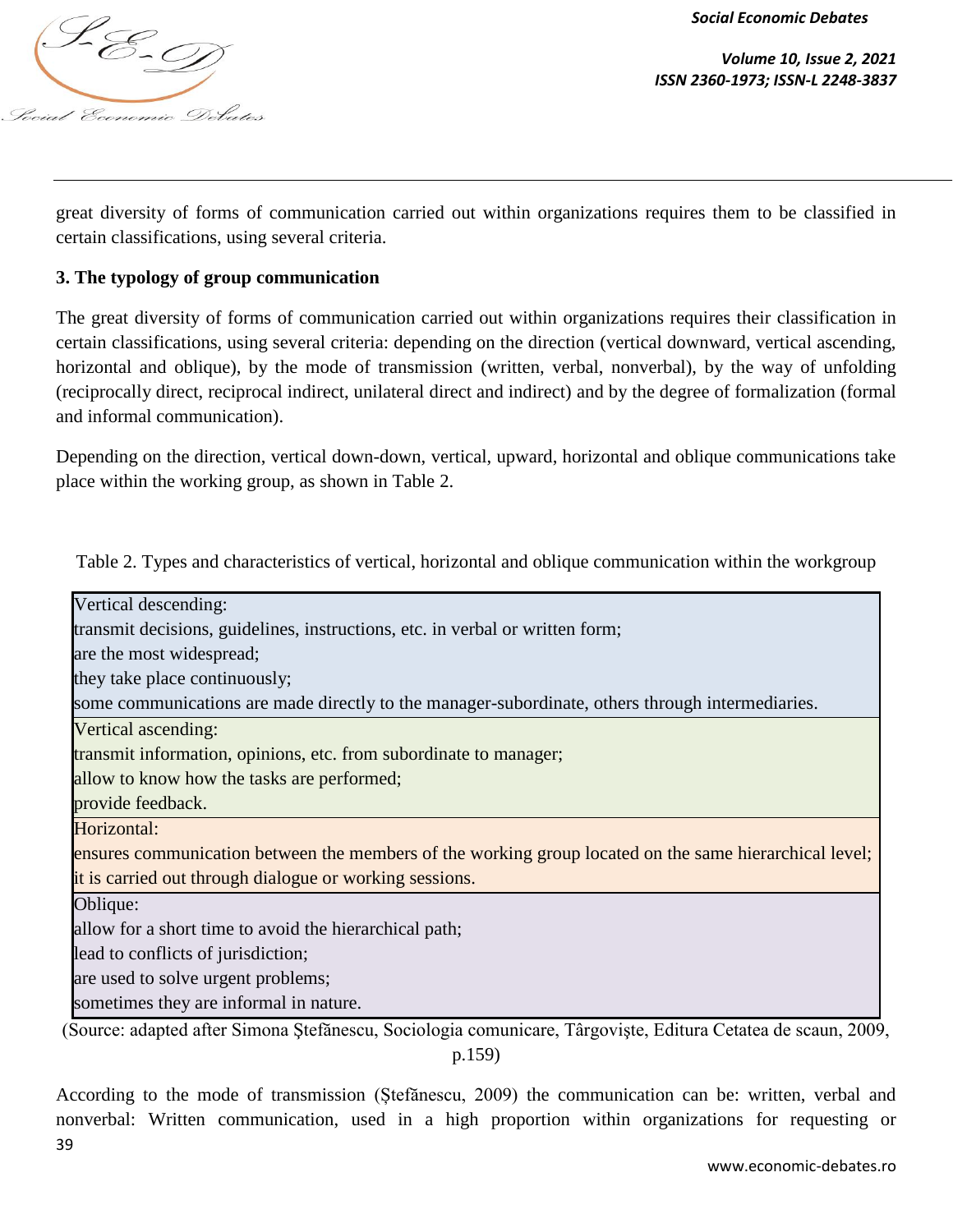

transmitting internal notes, reports, decisions, plans, letters addressed to people inside or outside the organization. Although not very agreeable - few are managers who like to write or read reports - written communication is inevitable. The major problems they face are those of clarity, brevity, accuracy which, properly addressed, can turn into advantages of this type of communication; Verbal communication is the most commonly used within the organization. Specialists say that 70% of internal communications are carried out verbally. This type of communication is carried out through language, being influenced, however, by personal opinions, values, landmarks to which individuals relate when transmitting and receiving messages. In general, verbal communication includes: stories of situations, facts, happenings of existence; central feelings and reactions to certain situations; opinions about us, others, society, culture, etc. and opinions, attitudes that express the position of an individual in a specific situation, subjective points of view. Problems of verbal communication arise when messages about a composition are sent, and the reception is erroneously made as another component. Verbal communication requires from the manager not only the ability to issue signals, but also that of listening. Practice reveals that listening is marked by a number of shortcomings. Non-verbal communication can be an effective tool that, handled with skill, facilitates the issuance and deciphering of messages. The characteristic of this type of communication lies in its competition with verbal communication, which allows the transmission of messages even while the partners are discussing. Almost 90% of a message is conveyed non-verbally. Gestures, mimicry, body position are stimuli that can be successfully used to increase the effectiveness of interpersonal communication.

According to the way of unfolding (Ștefănescu, 2009), communication can be: mutual direct, mutually indirect, direct and indirect unilateral: Indirect or face-to-face mutual communication is appreciated by practitioners as the most effective way to build a working relationship. Being two-dimensional (because it involves hearing and sight), it allows the issuer to assess on the spot how the message was received. Depending on the reactions of the receiver, the message can be repeated, reformulated, and the behavior can also be quickly adapted. This type of communication is particularly required in delicate issues, which lead to the sensitivities and susceptibilities of the staff; Indirect mutual communication is carried out by telephone, radio and, increasingly, interactive television. Of all the means mentioned, the most used, at present, is the phone. Although fast, preferred for pressing messages, telephone communication is devoid of much of the non-verbal messages. Some messages may be inferred from the volume, intonation of the voice, or the speed of speech. Direct unilateral communication is found in the case of sending orders, messages that do not require response, but also in the case of a category of meetings – information sessions; Indirect unilateral communication is achieved through letters, films, speeches. Letters are a great kind of communication. In the age of electronic communications, the letter tends to be regarded as a gesture of elegance and courtesy.

After the degree of formalization (Ştefănescu, 2009), communication can be formal and informal: Formal communication includes all the ascending and descending messages, which circulate on the channels of organizational relations. It can present itself in different forms: spoken, written, direct and indirect, multilateral and bilateral. Regardless of the form in which it is used, communication remains a necessity for regulating the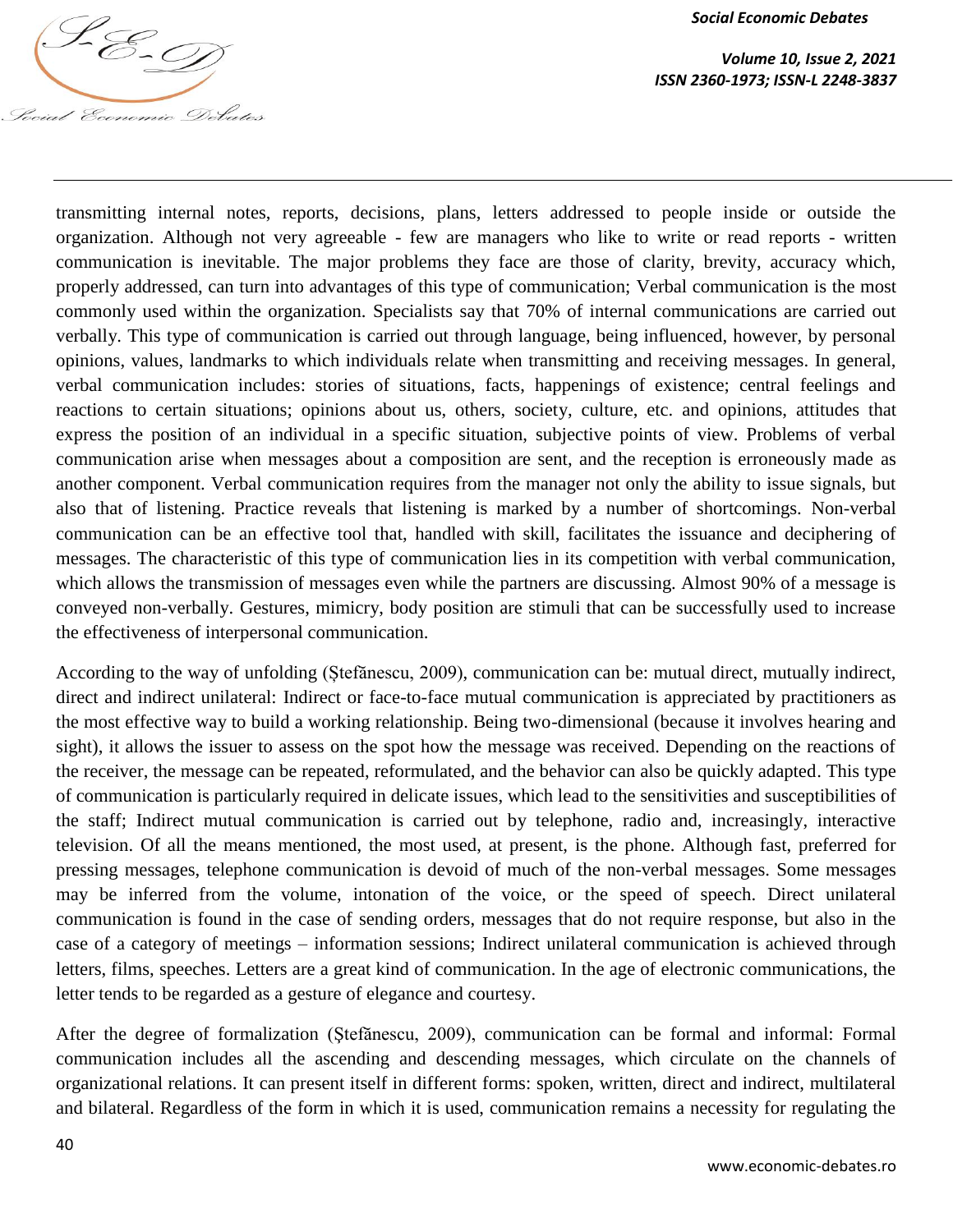

*Volume 10, Issue 2, 2021 ISSN 2360-1973; ISSN-L 2248-3837*

functioning of organizations; Informal communication includes rumors and gossip. Caused by the lack of information or truncated information that may appear in the processes of human relationship, informal communication tries to eliminate the insecurity, curiosity or anxiety of some people.

## **4. Obstacles specific to group communication**

The specific obstacles of group communication (Ștefănescu, 2009) depend not so much on the material side, but especially on the human side, respectively on the psychological component included in the process, being generated by both managers and subordinates, as follows:

Obstacles generated by managers. As initiators and coordinators of communication, managers tend to erect artificial barriers in communicating with their subordinates or counterparts in general, due to: difficulties in the ability to transmit information; stereotypes in the ways of transmitting and presenting, which leads to a decrease in the attention of interlocutors; the use of a high tone marked by irritability, which can lead to intimidation of the partner and the lack of response; the use of a language inappropriate for the person receiving the message. Specialists have concluded that many of the dissatisfaction of subordinate staff have their origin in the low listening ability of the leader. Thus, the personality of subordinates is harmed, and the professional, creative and intellectual potential is significantly reduced.

Obstacles generated by subordinates that have as their source either the desire for security, or the lack of involvement in the life of the organization or factors that simply depend on temperament, work climate. The forms in which this type of difficulties manifest themselves are: the reservation of subordinates to express their own opinions, for fear of having inconvenience with superiors or of jeopardizing their advancement; the belief that the problems of subordinates are of no interest to the manager; lack of habituation in communication; the tendency to consider that any idea, proposal for improvement automatically implies the existence of a malfunction tolerated by driving; the consistency between the requirements of communication and the possibilities for subordinates to satisfy them in quality conditions and in a timely manner; the frequency of changes (the more frequent the modification of some instructions, the more frequent order, the more dissatisfaction it creates among subordinates, putting into unfavorable light the capacity and competence of the manager).

Communication between group members is subject to the rules determined by the factors: group size, properties of communication networks, networks and group structure, nature and constraints of the task, affective structure of the group, organizational and institutional constraints. Regarding the size of the group, an observation is required:250 "the larger the numerical size of the group, the more formal dimensions are emphasized and the informal dimensions decrease in amplitude; by enlargement, the primary group becomes secondary, increasingly gaining the characteristics of an organization." The increase in the number of members of the group leads to the exponential multiplication of contacts, exchanges of information and opinions, but the sustainability of interpersonal interactions is inversely proportional to this number. The increase in the number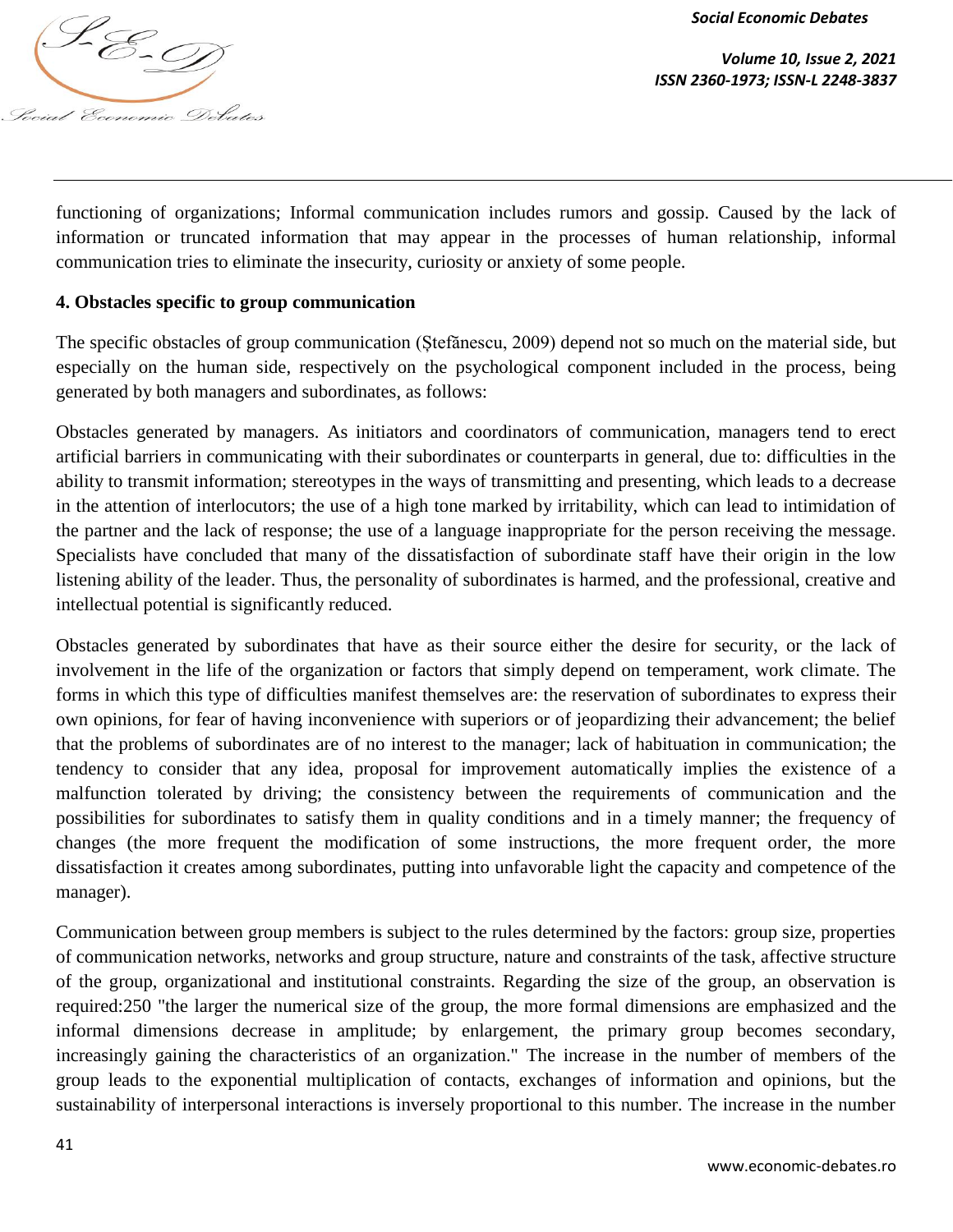

*Volume 10, Issue 2, 2021 ISSN 2360-1973; ISSN-L 2248-3837*

of individuals naturally increases the sum of the information available within the group and allows to obtain a wide range of opinions. As for the size of a group, there is a threshold; if an extra individual is added to the group, it can no longer bring any additional ideas, since a group can only generate a determined number of original solutions and ideas.

# **5. Communication in crisis and conflict situations**

"Communication in crisis situations is the most challenging and fascinating practice of communication. The information is missing or poor and there is not enough time for research and data collection. It is difficult to establish in crisis situations which option is a good or wrong choice... What is important for crisis resolution is the quick decision and efficient and effective communication."

Crisis and conflict situations are for communicators some of the most difficult tests of professional ability and deontology. The literature captures a multitude of definitions of the crisis, but most of them focus on the fact that they induce a state of abnormality where they occur. Ion Chiciudean and Valeriu Țoneș inventory in their book "Management of image crises" the multitude of areas in which the concept of "crisis" appears. So medicine, economics, psychology, sociology, diplomacy, international relations are as many sciences that record this phenomenon in terms of their areas of interest. In the sense of the two authors mentioned above, the closest to our field of research is the sociological concept, because "it most appropriately defines the state of the organization in such an impasse. " This definition cited by the two authors is:" a period in the dynamics of a system, characterized by the accentuated accumulation of difficulties, the conflictual outbreak of tensions, which makes it difficult to function normally, triggering strong pressures towards change" (Chiciudean and Ţoneş, 2002).

The notion of crisis has diverse and sometimes contradictory definitions. Some highlight the seriousness of the crisis situation, others its unpredictable, sudden and exceptional character. A crisis is by definition: "an event or set of circumstances that threatens the integrity, reputation or very existence of the individual or organization. It "tries" the public's sense of security, its values. The potential damage to the organization is considerable." (Sapriel, 2003).

Tran and Stănciugelu define the crisis as a period in the dynamics of a system, characterized by the accentuated accumulation of difficulties, the conflictual outbreak of tensions, which makes its normal functioning difficult, triggering strong pressures for change. A crisis can be defined as:" an event that dramatically interrupts the normal functioning of an organization and that negatively influences its public image" (Coman, 2001) or as: "a risky event, serious, unforeseen change." (Newsomand Carrell, 2004).

42 The definition given by John Burnett is much broader than those already mentioned and perhaps even more practical for what this work wants to demonstrate. He points out that events must be seen through the prism of the organizations that pass through them. That is why he rejects the view that the only crises to be combated are catastrophes, but instead suggests that crisis management must become a part of the natural integrated into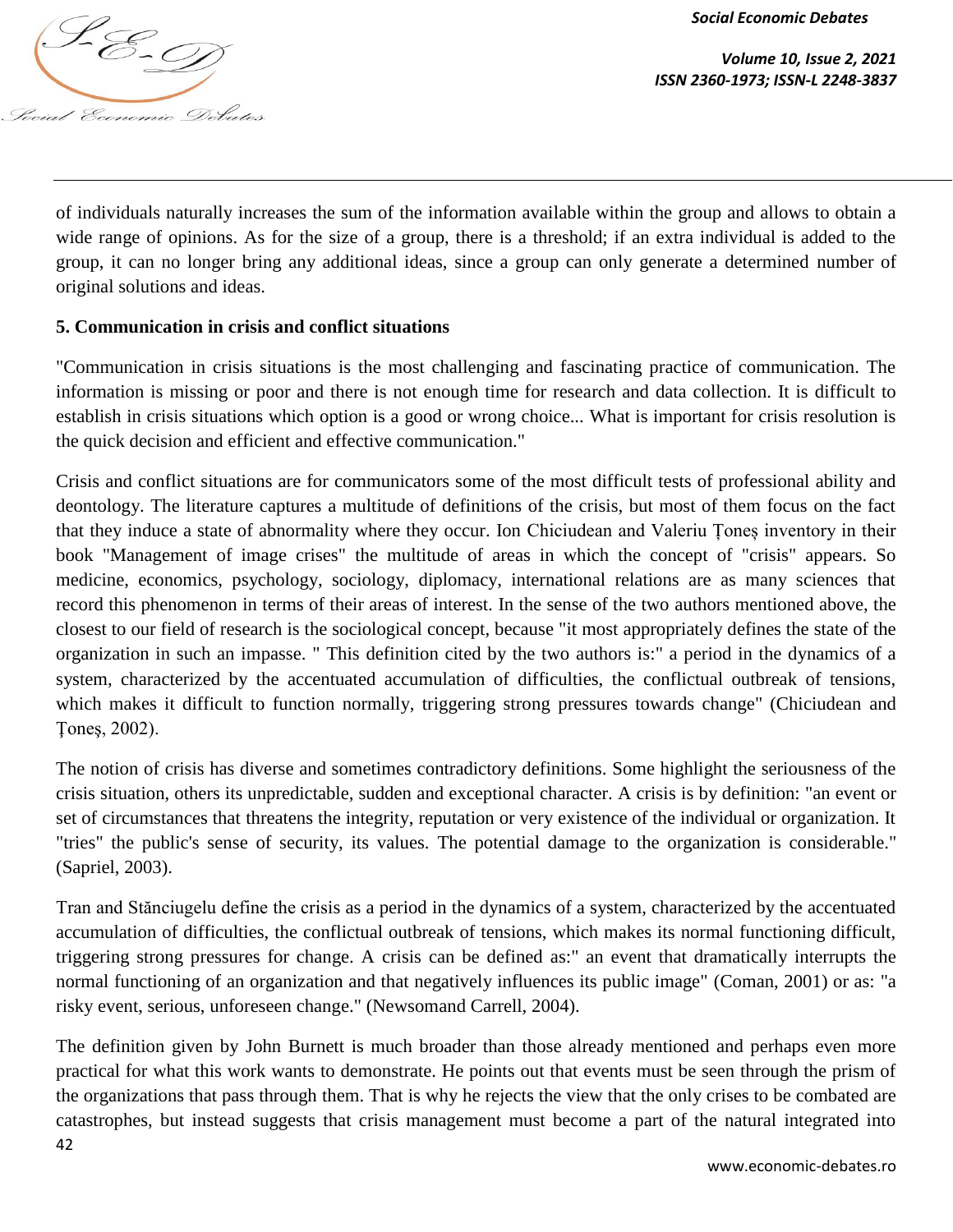

*Social Economic Debates* Social Economic Debates

*Volume 10, Issue 2, 2021 ISSN 2360-1973; ISSN-L 2248-3837*

corporate culture and that it should be seen as a continuum. As he notes: "any small discrepancy can become a major crisis if it is not crushed well." (Burnett, 2002) That is why it is not wrong to say that there is a relativity of the concept of crisis because what can be a small incident for some, can mean a great crisis for others. The difference is given by how prepared an organization is to "crush" such an event from all points of view, but especially from the competence and strategies developed in advance. (Beţa, 2006)

Usually seizures occur unexpectedly. Although it may happen that we are warned of their appearance, most of the time there is no sign that would give to suspect that such an event will follow. And in this regard, the opinions of specialists are divided, so Patrick Lagadec argues that we are dealing with a wrong but common idea that these crises are preceded by alarm signals that are also received in time for the protection and action systems to be activated. Lagadec says that "most of the time the crises start in a different way: there is no warning sign, or the first signals are perceived distorted or even rejected in the idea that they cannot mean what they seem to suggest. " It happens quite often that – for a number of reasons – the risks are not perceived as such. This certainly leads to a crisis situation because by feeling no danger or wanting to ignore it, we are only delaying the intervention mechanisms.

The definitions of the crisis were analyzed by several authors and were then summarized according to the following criteria: the causes of the crisis; the trigger; the consequences of the crisis; people's representations about the crisis and their degree of predictability/unpredictability. Some definitions, induce ideas according to which the crisis is an evil that cannot be avoided, the crisis always causes only negative consequences, sooner or later all organizations will know the experience of the crisis. In conclusion, in facing a crisis, the organization does not identify and manage events with low or high potential for development, but processes that unfold over time and space, generated by a series of malfunctions. In this case, the organization must look for the origin of the crises and the possible future evolutions of the malfunctions, and the management carried out, all this time, by the organization must be adapted to the processes it faces. In such a situation, it is more correct to talk about the management of malfunctions and processes with cumulative negative/positive consequences, than about crisis management.

The term conflict comes from the Latin *conflictus*, meaning "hitting together with force" and implying through them "disagreements and frictions between the members of the group, interaction in speech, emotions, affectivity. " (Forsyth, 2009) In 2001, Barton defined conflict as "an aspect of all natural phenomena, an indispensable part of life, change, the creation of new forms" (Barton, 2009), while T.K. Gamble and M. Gamble (Gamble and Gamble, 2009) define conflict as a positive variant in the sense that "beyond all perspectives, conflict is a natural consequence of diversity, diversity, " and Louis Stern argues: "conflict can be considered, from a behavioral point of view, as a form of opposition that is centered on the adversary, is based on the incompatibility of the goals, intentions or values of the opposing party; opposition that is direct and personal, in which the opponent controls the purpose or intention desired by both parties." (Stern, 1971)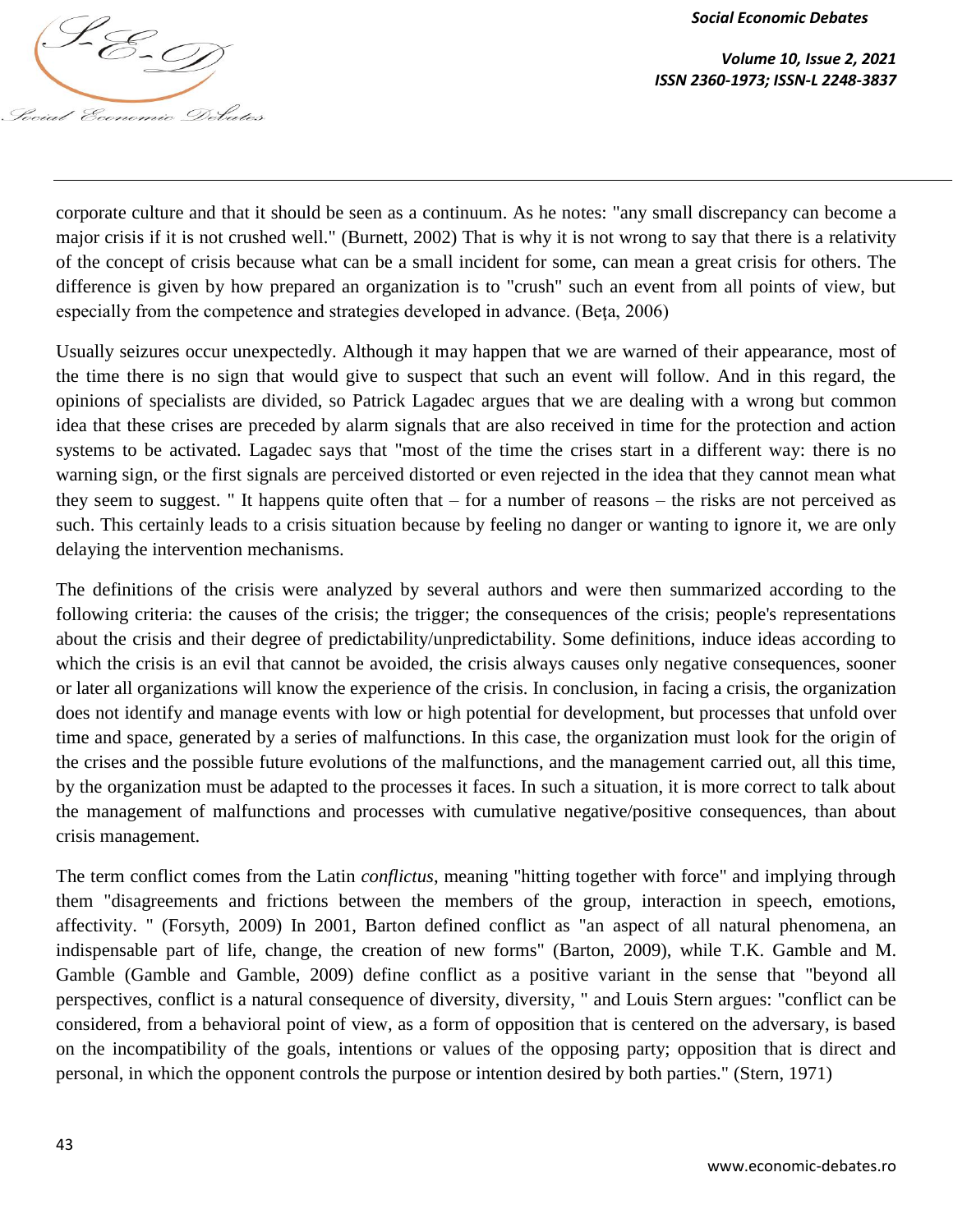

*Volume 10, Issue 2, 2021 ISSN 2360-1973; ISSN-L 2248-3837*

Traditionally, as in the case of the crisis, conflict is attributed to negative connotations. From this point of view, the protagonists of conflicts are perceived negatively, the conflict being considered a result of a communication, organizational or managerial dysfunction. Regardless of their nature, conflicts must be understood and resolved, they are sometimes even constructive for the evolution of relationships within the organization, group or human relationships. Many of the conflicts are resolved through open communication between opponents. From the interactionist perspective, the conflict is considered even necessary, starting from the hypothesis that a peaceful, harmonious and cooperative group risks to become static, apathetic and not to respond to the stimuli of change. In this case, the task of the leader is to maintain a minimum level of conflict in the organization, but enough to ensure dynamism, creativity and the spirit of critical analysis.

Most specialists believe that personal development and evolution is stimulated by conflict. Thus, the managers get to know better the subordinated group and the problems that were the basis of the conflict, the acceptance of the conflict being, in this case, a feature of the democratic leadership style. At the individual level, conflict stimulates self-knowledge, the ability to accept and understand one's own motivational springs and those of opponents leading to the development of the spirit of tolerance. The ways of resolving the conflict help the group members to better know the intricacies of human and group relationships and to find creative and stimulating solutions with the interests of the group to increase performance in order to achieve organizational goals.

#### **6. Communication crisis**

Any organization can face a crisis situation, capable of jeopardizing its normal functioning and the reputation it enjoys in society. The communication crisis represents an interruption or a disturbing of the information flows within the organization, or/and between the organization and the extra organizational environment, which makes it impossible to conduct dialogue and negotiation and has as finality the confrontation in the communication space to the point of loss of the organizational and communication identity. This type of crisis can be identified by analysing its characteristics. Firstly, the communication crisis can be a component of the organizational crisis. A faulty internal communication on the changes and perspectives of the organization often leads to the triggering of the major conflict between the members of the organization and its management, degenerates, most of the time, into an organizational crisis. In the same way, an incoherent, ambiguous and contradictory external communication on the goals and modalities of their fulfillment can put the organization in a conflict situation with one or more organizations in the environment in which it operates. (Chiciudean and David, 2011)

The internal communication of an organization in crisis is reactive, unplanned, incoherent and ambiguous. Internally, when an organization is facing a crisis of change, communication takes the form of negotiations for the resolution of conflicts between management and employees. Some seizures are predictable and can be prevented, others cannot be suspected or prevented. Experience has shown that, despite all the technical, economic, financial or educational precautions taken to stop or control a crisis, it can get out of control and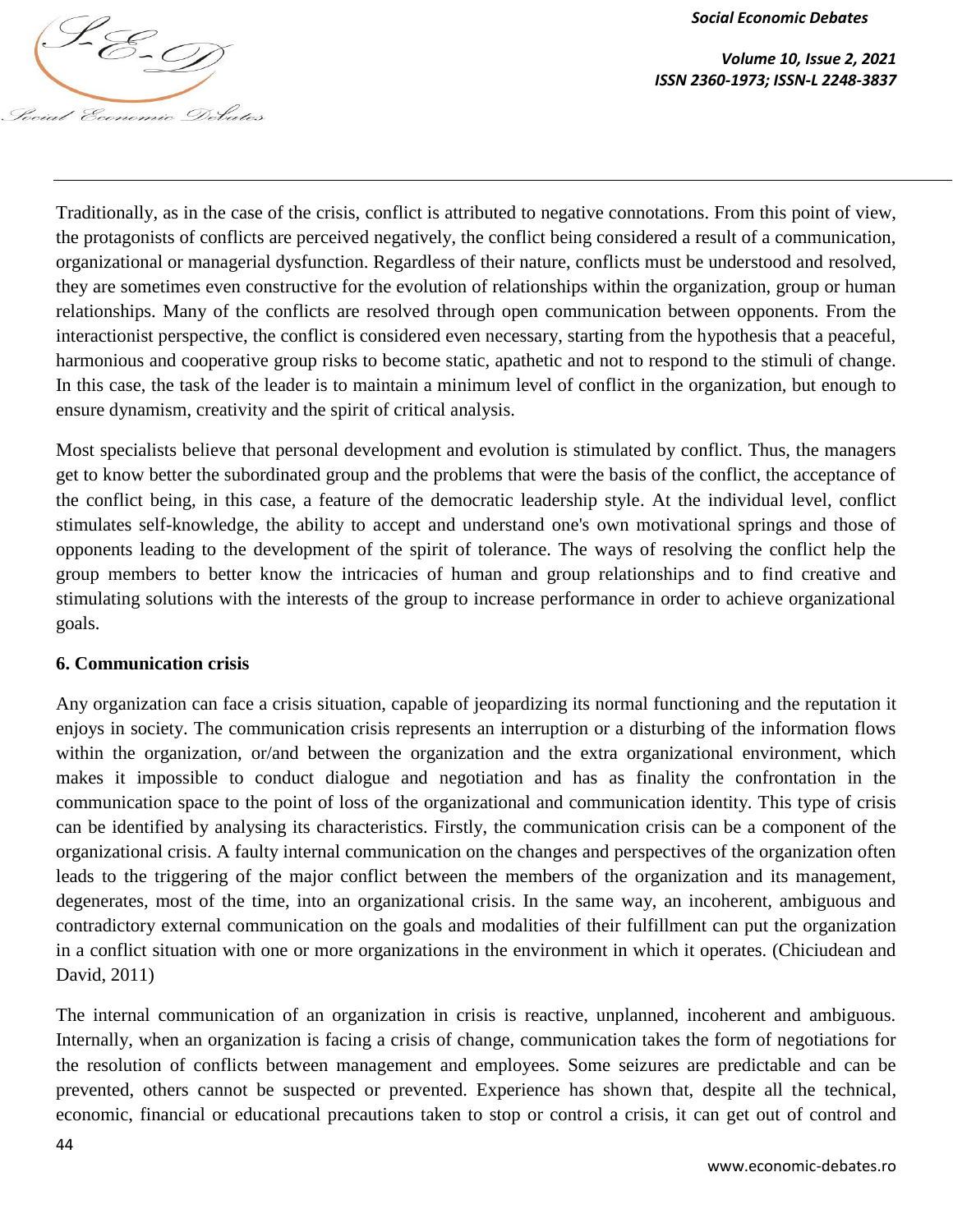

*Volume 10, Issue 2, 2021 ISSN 2360-1973; ISSN-L 2248-3837*

grow. Under these conditions, the crisis can cause serious damage to the organization, if it is not managed correctly from all points of view. Communication during the crisis is particularly important, as it can mitigate and even prevent negative reactions from the public.

# *6.1. Causes that can generate the appearance of a communication crisis*

Broadly speaking, the causes that can generate the appearance of a communication crisis can be classified into internal and external causes, as follows:

Internal causes: Non-existence or non-observance of internal communication norms and rules: vertically (information, decision transmission, training, image creation, motivation and promotion of organizational culture) or horizontally (cooperation, mutual knowledge); Interruption of communication or distortion of messages due to the communication channels used, with adverse consequences on the efficiency of communication and determination of a certain state within the organization and in its external environment; The existence of barriers in the communication process: due to the horizons of interpretation and expectation, language, environmental barriers or due to the difference in status; Interpersonal communication styles of managers; The existence of an inadequate framework for the manifestation of informal communication between the members of the organization; The existence or non-existence of policies, strategies and structures dedicated to internal and external communication.

External causes: The existence of too much information, in a very short timeframe, on multiple channels, which exceeds the ability to process, verify and detect useful information for the organization; The existence of an intentional action to disrupt organizational communication by manipulating people's perceptions and representations regarding their place and role in the production, decision and control system; Intentional actions to reduce the credibility of the official communication of an organization, through publicized statements, through meetings with various audiences of the organization; The existence of an increased hostility towards an organization that results in blocking access to information sources and communication channels.

#### *6.2. Effects of communication crises*

45 Among the most well-known effects of communication crises, we can list: Reducing the efficiency of communication within the organization until it is blocked due to the uncontrolled development of channels parallel to official ones and the proliferation of redundant messages and rumors. The leaders of the organization are no longer recognized as credible sources of information, their place being taken by informal sources inside or outside the organization. Due to this, a filter appears between the management and subordinates that blocks, distorts or delays even the communication of the administrative type. In this case, the organization can no longer be run and enters into managerial crisis; Affecting the structure of the organization causes the triggering of communication and social conflicts in the organization. In an organization in a communication crisis, the distribution of hierarchical components is no longer recognized, and the way of emotional expression replaces the rational one. Confrontations and relationships of unpredictable forces arise that accumulate and move from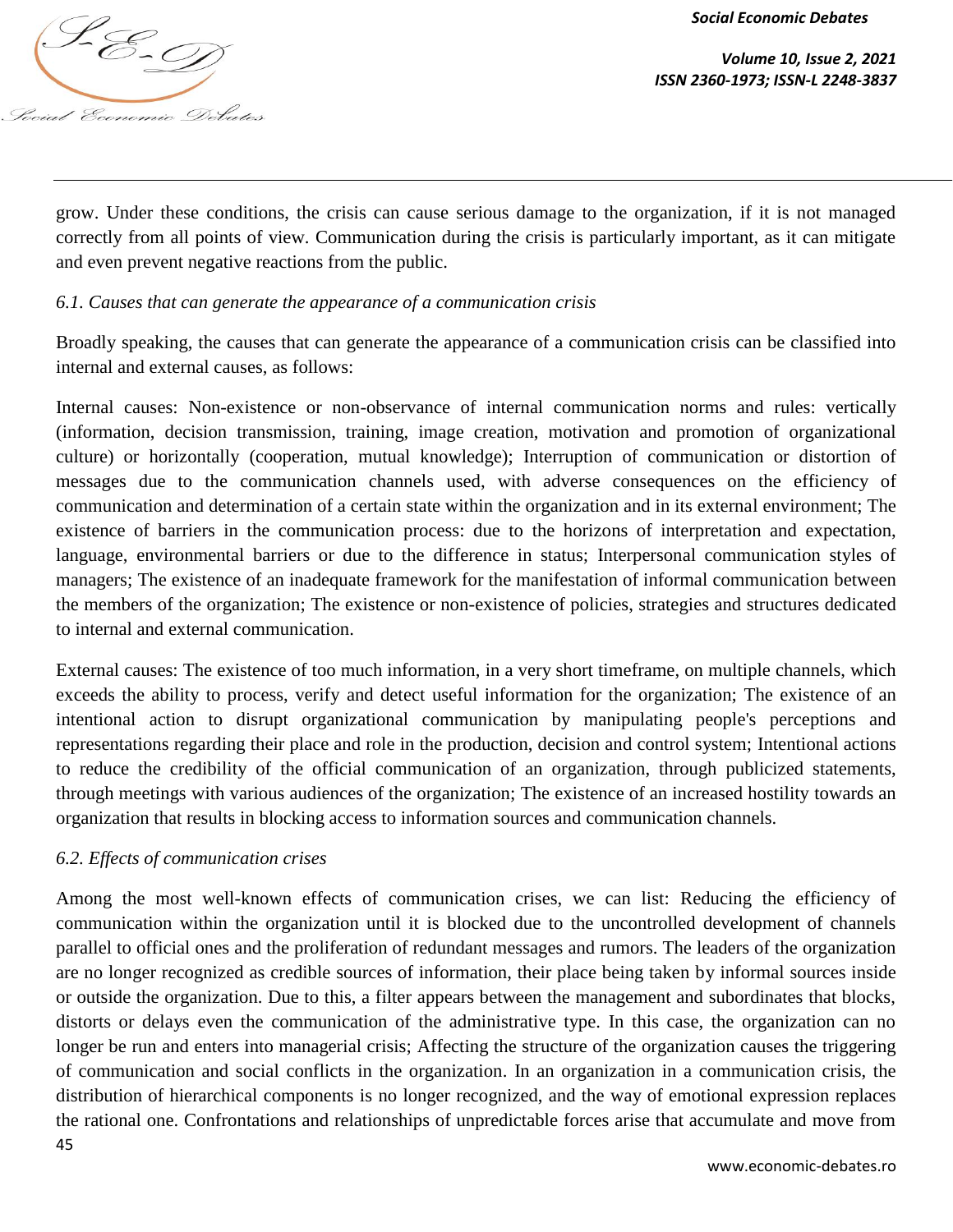

institutional to organizational, then to groups within the organization. This brings unity in the face of danger and a situation of confusion sets in that barges any effort of lucidity and differentiation. In essence, once triggered, the conflict self-defeats until one of the parties is defeated, ceded or a third party intervenes that mediates the conflict; The communication crisis almost permanently generates the image crisis of the organization. Once triggered, internal communication conflicts affect the identity of the organization, the mechanism of formation and promotion of the image being thus interrupted. Also, by interrupting the flow of information or distorting the functional and deliberate messages that the organization transmits in the external environment, the credibility of its actions is reduced. The organization's confidence, notoriety and legitimacy shares decrease, creating the premises for the image crisis and causing major disturbances in all its spheres of activity. In this case, it is necessary to restore the social image of the organization through an action to overthrow it or create a new communication identity; The communication crisis can also spread in the external environment, causing other organizations to enter the communication crisis, depending on their degree of dependence on the crisis generating organization.

#### *6.3. Internal communication in crisis situations*

Although, at least from a theoretical point of view, the importance of internal communication during crises is recognized and accepted, in practice it tends to be neglected as a result of the privilege of the media endeavors. In reality, they should be given at least equal importance to that shown to communicate with the media.

According to Simon Moore and Mike Seymour: "internal communication is crucial in crisis situations because it is able to provide the organization with cohesion and coherence" (Moore and Seymour, 2005) In crisis situations, the lack of internal communication and, consequently, the danger of such feelings appearing are all the more dangerous, and from here to jeopardizing the stability of the organization is only one step. Internal communication is essential for the success of the crisis resolution process.

Czarnecki believes that one of the fundamental reasons for internal communication is to avoid the discrepancy between the extremely high interest of the members of the organization, eager to find out what is happening and the small amount of information provided by the organization, a discrepancy that inevitably generates rumors (Czarnecki, 2007). Effective internal communication in times of crisis aims to preserve the trust and loyalty of its own members. Moreover, it can capitalize on the results previously obtained in terms of managing the attitudes of employees. Stress at work, including the positive stress of challenging opportunities, inevitably leads to the appearance of all kinds of feelings. People have always expressed their feelings at work and will continue to do so, including bitterness or frustration. As a general rule, it can be said that only those who are extremely disinterested in their work do not manifest their emotion at work. Supervisors should not try to suppress passionate involvement and language appropriate to this state of mind in the workplace.

In order to adapt the messages addressed to the employees, the management must permanently take into account the wide variety of their behaviors. In particular, individual messages should be adapted to the addressee.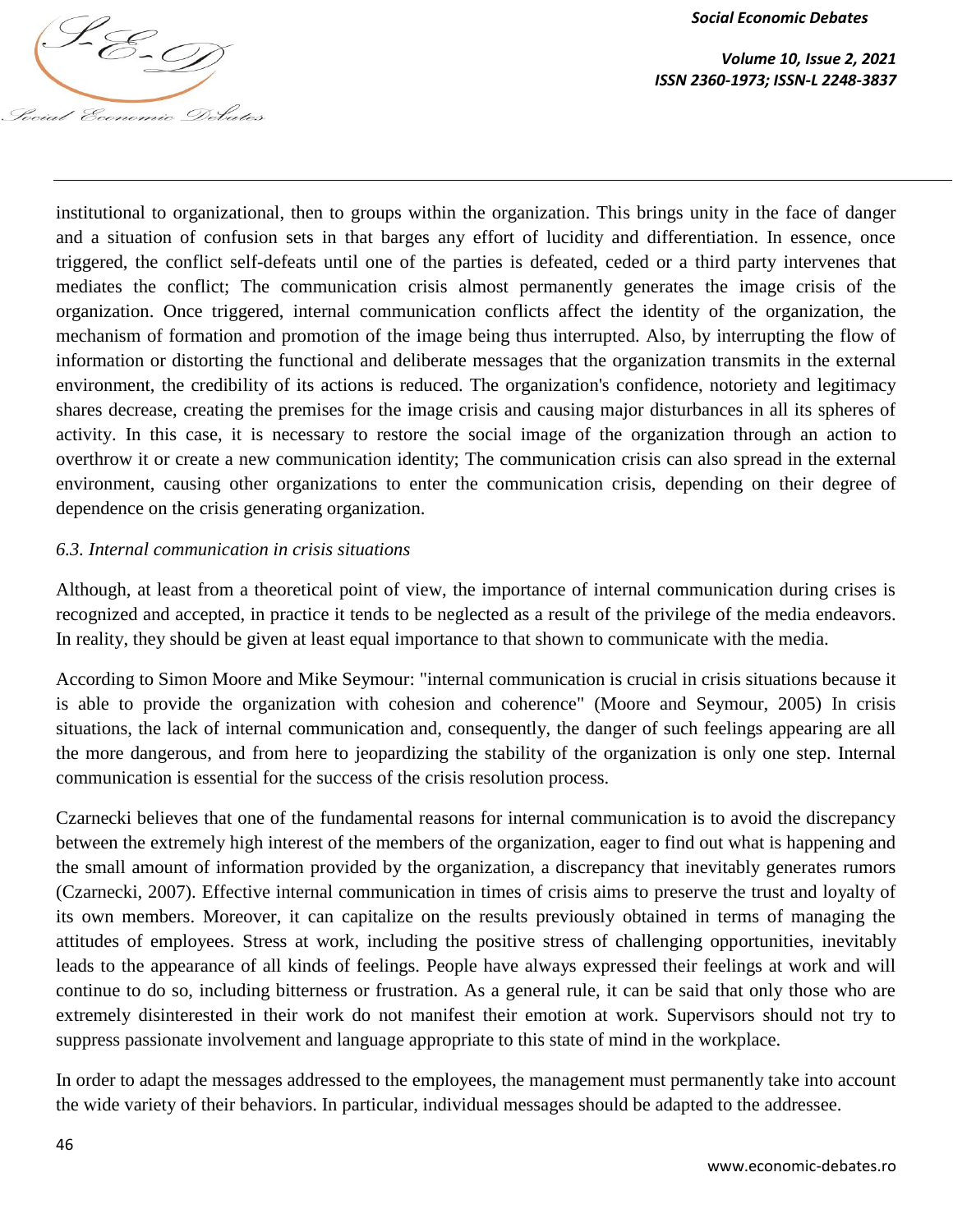

*Volume 10, Issue 2, 2021 ISSN 2360-1973; ISSN-L 2248-3837*

Regardless of the existing situation, crisis or conflict, the most important thing is that the management of the organization is aware of the need to communicate efficiently and quickly, correctly and completely with its own members. According to James E. Lukasyewski, in the process of internal communication, especially during a crisis, communicators must take into account the essential values of the members (employees) that are the subject of communication: the survival of the organization to which they belong; personal safety of the workplace; professional recognition (especially on the part of superiors); the appetence for tasks that do not endanger their own safety or health; the truth (especially from superiors) and the quality of the environment in which they work (Lukasyewski, 2000). If for the proper functioning of an organization the communication flows from top to bottom are very useful, the converse is also valid, especially in times of crisis. In this sense, bottom-up communication provides managers with important feedback, which staff members may not receive in full and from managers on intermediate hierarchical levels, who act as filters when it comes to vertical communication, and it is in the downward or upward direction.

Regardless of the existing situation, crisis or conflict, the most important thing is that the management of the organization is aware of the need to communicate efficiently and quickly, correctly and completely with its own members. In the process of internal communication, especially during a crisis, communicators must take into account the essential values of the members (employees) who are the subject of communication: the survival of the organization to which they belong; personal safety of the workplace; professional recognition (especially on the part of superiors); the appetence for tasks that do not endanger their own safety or health; the truth (especially from superiors) and the quality of the environment in which they work. If for the proper functioning of an organization the communication flows from top to bottom are very useful, the converse is also valid, especially in times of crisis. In this sense, bottom-up communication provides managers with important feedback, which staff members may not receive in full and from managers on intermediate hierarchical levels, who act as filters when it comes to vertical communication, and it is in the downward or upward direction.

#### **7. Conclusions**

Communication is one of the most important activities in an organization. Fundamentally, relationships develop as a result of communication, and the functioning and survival of organizations are based on effective relationships between individuals and groups. Moreover, organizational capacities are adopted and developed through intense communication and social processes.

When presenting the components of a communication process, the context in which it takes place, let it be not neglected, let it be the communication barriers. Regarding the context of communication, it contains physical, temporal, psychosocial dimensions, between which there are relationships that can have a positive character or that can lead to the failure of communication.

A special note, important to remember for human resources managers, is the knowledge of the diversity of sources of intrapersonal conflicts for finding solutions to solve. At the same time, knowledge on certain states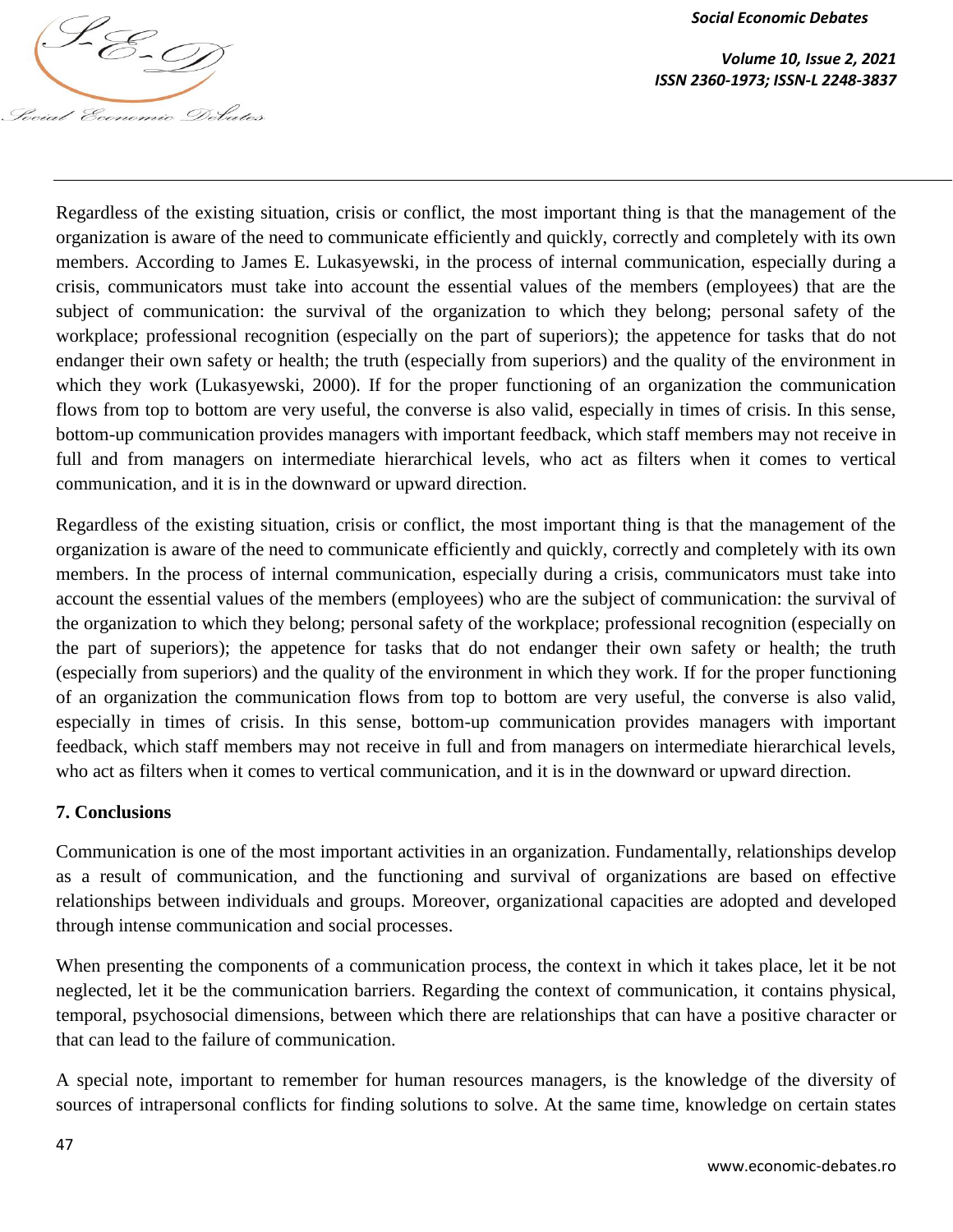

*Volume 10, Issue 2, 2021 ISSN 2360-1973; ISSN-L 2248-3837*

and feelings is required – such as: culpability, anxiety, cognitive dissonance, frustration, stress, constraints, etc. – which can later influence the organizational behavior and, finally, the efficiency in activity of both managers and employees.

In conclusion, internal communication must be characterized by honesty, openness, opportunity (timely information) and completeness of information (providing all the information that the members of the organization need), so that the members of the organization perceive the existence of an optimal organizational climate for carrying out activities in order to achieve the set objectives.

Interpersonal relationships occupy a main place in an effective communication process, given that in business or in any other field, the two partners who meet in such a relationship are self-re-teen individuals, who live in certain environments, social and human contexts. Each of the two seeks to have access to the other's system of personal meanings, in order to explain his behavior, and then to interpret that system, that is, to understand it as a person. As a self-reflective thinking being, man rethinking his past and can reorganize his plans for the future. In business, in the family environment, in the educational process (Balaceanu, 2020), etc., it is necessary to understand from the inside the system of meanings specific to the other person, and not to the attribution from the outside, of causes for a certain behavior. Man needs relationships, social communication, between all these are found at the central level, interpersonal relationships.

#### **References**

Abric Jean-Claude, 2002, Psychology of Communication, Iasi, Polirom Publishing House, p.54.

Balaceanu, C. T., Zaharia, D. L., Gruiescu, M., Constantinescu, M., & Deák, G., 2020, Sustainable measures in environmental protection through green products. International Journal of Conservation Science, 11(4).

Barton Laurence, 2001, Crisis in Organisation, 2nd Edition, Ohio, South Western Publishing, Cincinatti, p.180.

Beţa Margareta, 2006, Management of organizational crises, Transylvanian Review of Administrative Sciences, 16/2006, (pp.5-22), p.7.

Burnett John, 2002, Managing Business Crises. From Anticipation to Implementation, Westport, Quorum books, p. 219.

Cabin Philippe, Dortier Jean-Francois, 2012(coordinators), Communication, Iasi, Polirom Publishing House, p.147.

Chiciudean Ion, David George, 2011, Management of communication in crisis situations, Bucharest, Comunicare.ro Publishing House, p.336.

Chiciudean Ion, Ţoneş, Valeriu, 2002, Management of image crises, Bucharest, Comunicare.ro, p. 39.

Coman Alina, 2008, Techniques of communication: Psychosocial procedures and mechanisms, Bucharest, C.H. Beck Publishing House, pp. 6-7.